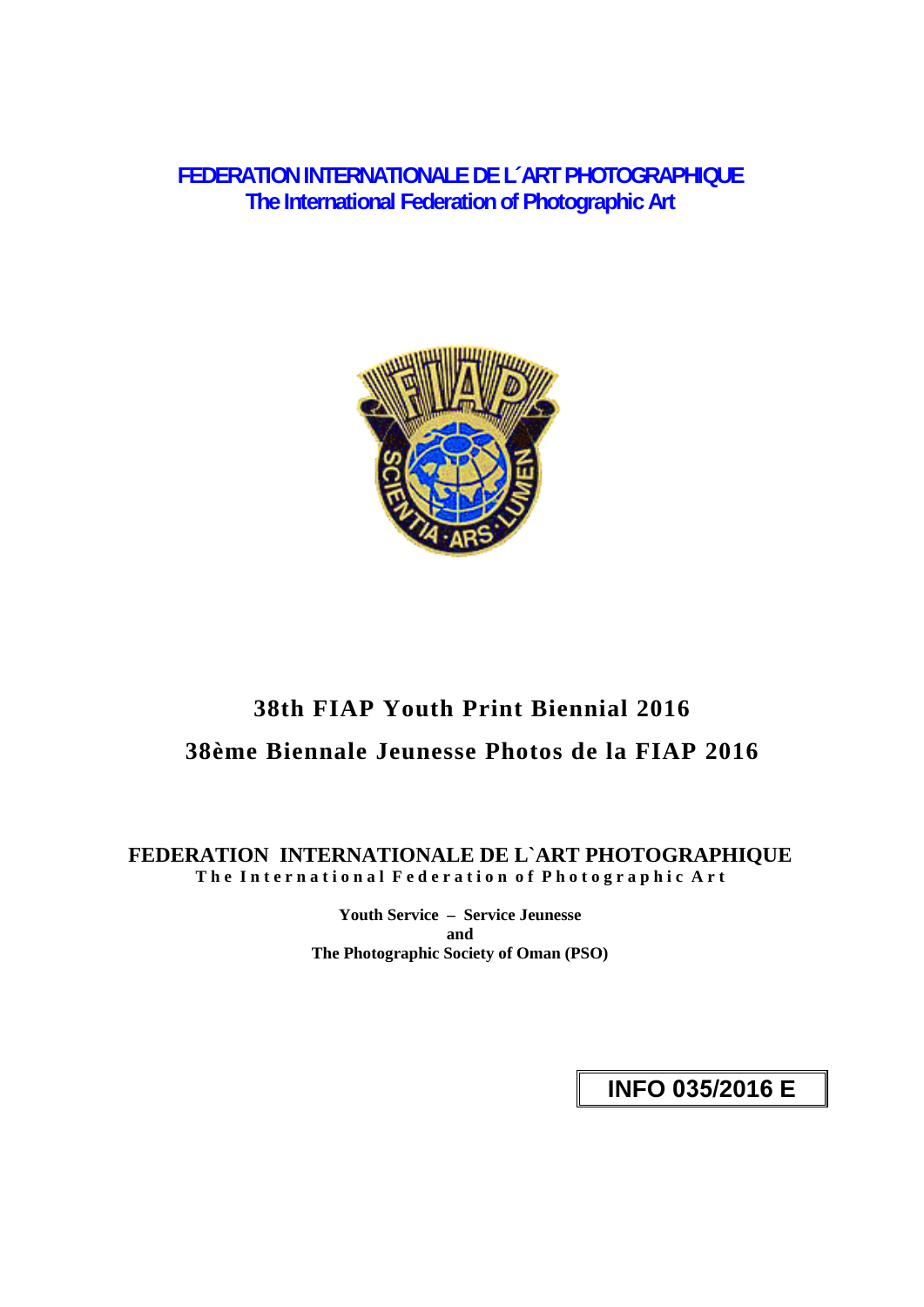## **INVITATION**

The Photographic Society of Oman (PSO) is honoured to invite young authors of all countries, member of FIAP, to participate in the  $38<sup>th</sup>$  FIAP Youth Print Biennial 2016.

We feel obligated to place the future generation of photography, with their creative original vision and out of the box thinking, with many different perspectives as our top priority and it is an honour and privilege to have this duty.

We must provide the youth with the right environment in order for them to be able to pursue their artistic ambitions, this is our responsibility, this is our honour.

It is our utmost pleasure to share with our talented young friends the Biennial, and work together in presenting the best results of this amazing and creative group.

#### **Nude Photography is excluded.**

#### **CONDITIONS FOR PARTICIPATION**

Each national association member of FIAP may enter **20 Prints** black & white or colour (max. 2 prints per author) per age category. The judgement will be carried out in two age categories.

I. up to the age of 16 years (born after 04-04-2000)

II. up to the age of 21 years (born after 04-04-1995)

#### **WORKS SIZE**

The prints must have a format 30 x 40 cm. The smaller prints must be mounted on a light support 30 x 40 cm (12" x 16").

The pictures must have a title, to be mentioned on the backside of the picture and in the entry form.

**The entrant must own the copyright of the submitted works. All parts of the picture must be photographed by the author.** 

| <b>ORGANIZING COMMITTEE</b> |                          |  |  |  |  |
|-----------------------------|--------------------------|--|--|--|--|
| President:                  | AHMED ALBUSAIDI          |  |  |  |  |
| Secretary:                  | <b>BALQEES ALYAHMADI</b> |  |  |  |  |
| Member                      | <b>KHALID ALABRI</b>     |  |  |  |  |
| Member:                     | ABDULRAHMAN ALADAWI      |  |  |  |  |
| Member:                     | <b>MAJID ALAMRI</b>      |  |  |  |  |
| Member:                     | <b>ZUHAIR ALSIYABI</b>   |  |  |  |  |
| Member:                     | <b>HAITHAM ALFARSI</b>   |  |  |  |  |
| Member                      | THURAYA ALMAWALI         |  |  |  |  |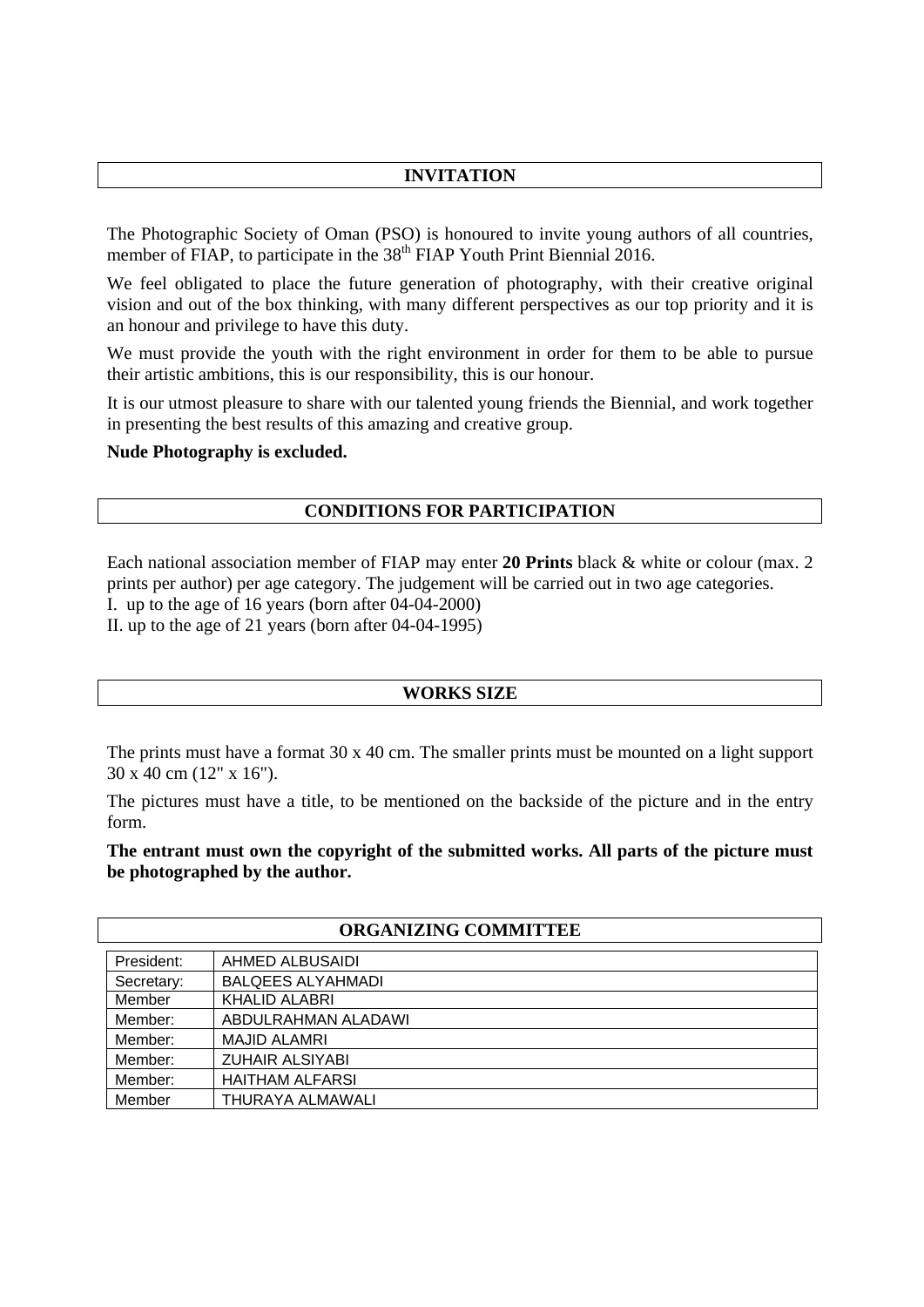## **ENTRY FEE**

The Photographic Society of Oman (PSO) don´t want to receive any fees.

## **JUDGEMENT**

The works in each of the two age categories will be judged separately by a renowned jury. The judgement will be carried out according to the instructions of FIAP, with no right of appeal.

### **PRIZES**

The Biennial for each age category, will be awarded as follows:

Digital World Cup for the best national federation.

FIAP Gold medal for the federation which comes second.

FIAP Silver medal, for the federation which comes third.

FIAP Bronze medal for the federation which comes fourth.

FIAP diplomas for the federations which come  $5<sup>th</sup>$  to  $7<sup>th</sup>$ .

All the authors of the federation coming first receive an honourable mention.

One FIAP gold –silver –and bronze medal will award works of exceptional quality, independently of the federations` classification.

Oman award national prizes, one PSO gold, one PSO silver and one PSO bronze medal for each category.

Additionally, prizes of the jury or special prizes and diplomas.

Each author can only receive one prize.

## **CATALOGUE**

Each participating author will receive a catalogue. At least one work per participating country and per age category will be reproduced, as well as all prizewinning works.

If possible a catalogue may also be produced on CD-Rom, with all awarded works and a wide selection of the participating works, along side the list of all the works per country and the list of award-winning authors. (The CD will be produced with a programme allowing it to work with no difficulty).

The CD will show on the cover the FIAP logo with the relative Biennial number. On the CD all the compulsory statistics about the salon must be recorded.

The author agrees that his works may be published on a CD-Rom catalogue and on an Internet WEB page free of charge. The works will not be used in a commercial context. There is no possibility of recourse to legal action.

| <b>PANEL OF SELECTORS</b> |                             |                                |                                 |                            |  |  |  |
|---------------------------|-----------------------------|--------------------------------|---------------------------------|----------------------------|--|--|--|
| Mr.<br>Mr. Isa<br>Mr.     | <b>Batschinski</b><br>Hamed | Kurt<br>Elbrahim<br>Al Busaidi | Hon.EFIAP<br>EFIAP/g<br>EFIAP/b | Austria<br>Bahrain<br>Oman |  |  |  |